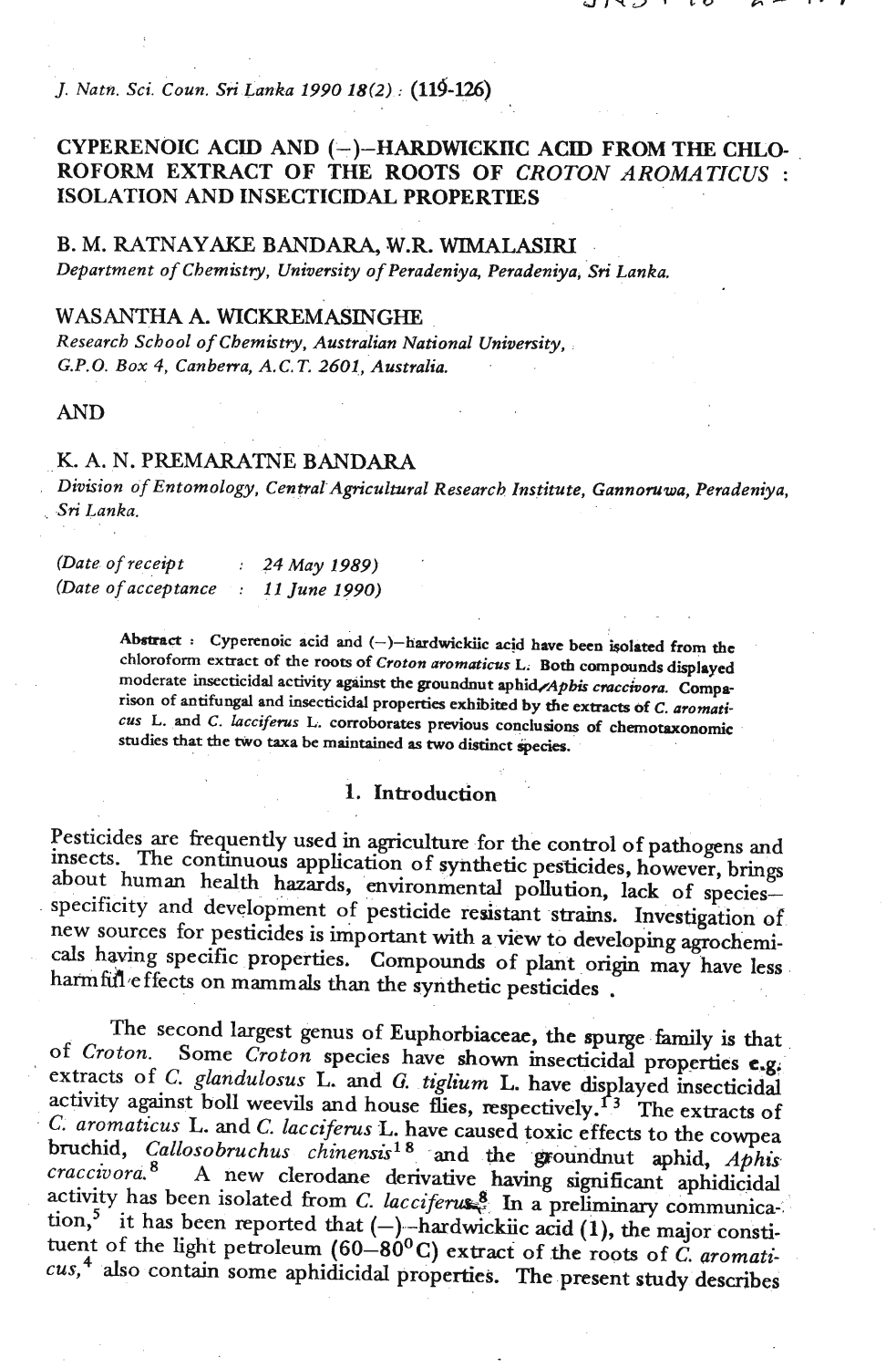the isolation of (I) and cyperenoic acid **(2)** from the chloroform extract of the roots of C. *aromaticus* and evaluation of the insecticidal activity of 2 against A. *craccivora.* 

C. *aromaticus* and *C. lacciferus* which find application in traditional priculture and ethnomedicine,<sup> $1^4$ </sup> are commonly known as "keppetiya" in Sinhala and "theppaddi" in Tamil.<sup>9</sup> The two texa have somewhat similar morphological characters and consequently Trimen has classified them as varieties of a single species.<sup>20</sup> A recent chemotaxonomic study,<sup>4</sup> also supports the contention that they are two distinct species.<sup>1,14</sup> In this paper the question of taxonomy of *C. aromaticus* and *C. lacciferus* is also addressed in terms of their biological activity, particularly antifungal and insecticidal properties.

#### 2. Results **and** Discussion

2.1 Isolation of compounds.

The air-dried and powdered roots of *C. aromaticus* were sequentially extracted with light petroleum (60-80°c), chloroform and methanol under reflux conditions. Chromatographic fractionation of the light petroleum extract gave  $\beta$ -amyrin and  $(-)$ -hardwickiic acid (1) in 1.2 **x** 10<sup>-2</sup>% and 0.8% yield, respectively.4

A part of the. chloroform extract was chromatographed over **silica** gel and elution with 2% ethyl acetate in benzene afforded 1 in 0.24% **yieid.**  Compound 1 was identified by comparison with an authentic sample<sup>4</sup> (m.p., TLC<sub>.</sub> IR and <sup>1</sup>H-NMR).

Further elution of the column with 5% ethyl. acetafe in benzene followed by flash chromatography **and thin** Iayer chromatography (TLC) gave a white crystalline compound (2) m.p. 163-164<sup>0</sup>C, in 2.55 x 10<sup>-3</sup>% yield. The LiAlH<sub>4</sub> reduction of 2 gave the corresponding alcohol(3) in 91% yield: The Physical data of 2 and 3 closely resembled those reported for cyperenoic acid and cyperenol, respectively,<sup>12,16,17,19,21</sup> and the structures were confirmed by a single crystal X-ray study of 2 (Figure 1). The atomic coordinates of 2 have been reported in an independent X-ray analysis recently.<sup>10</sup> The compound 2 has been isolated from *C. crassifolius*  $\text{Geisel}^{10}$  and *Sandwithia guyanensis* Lanj. (Euphorbiaceae).<sup>12</sup>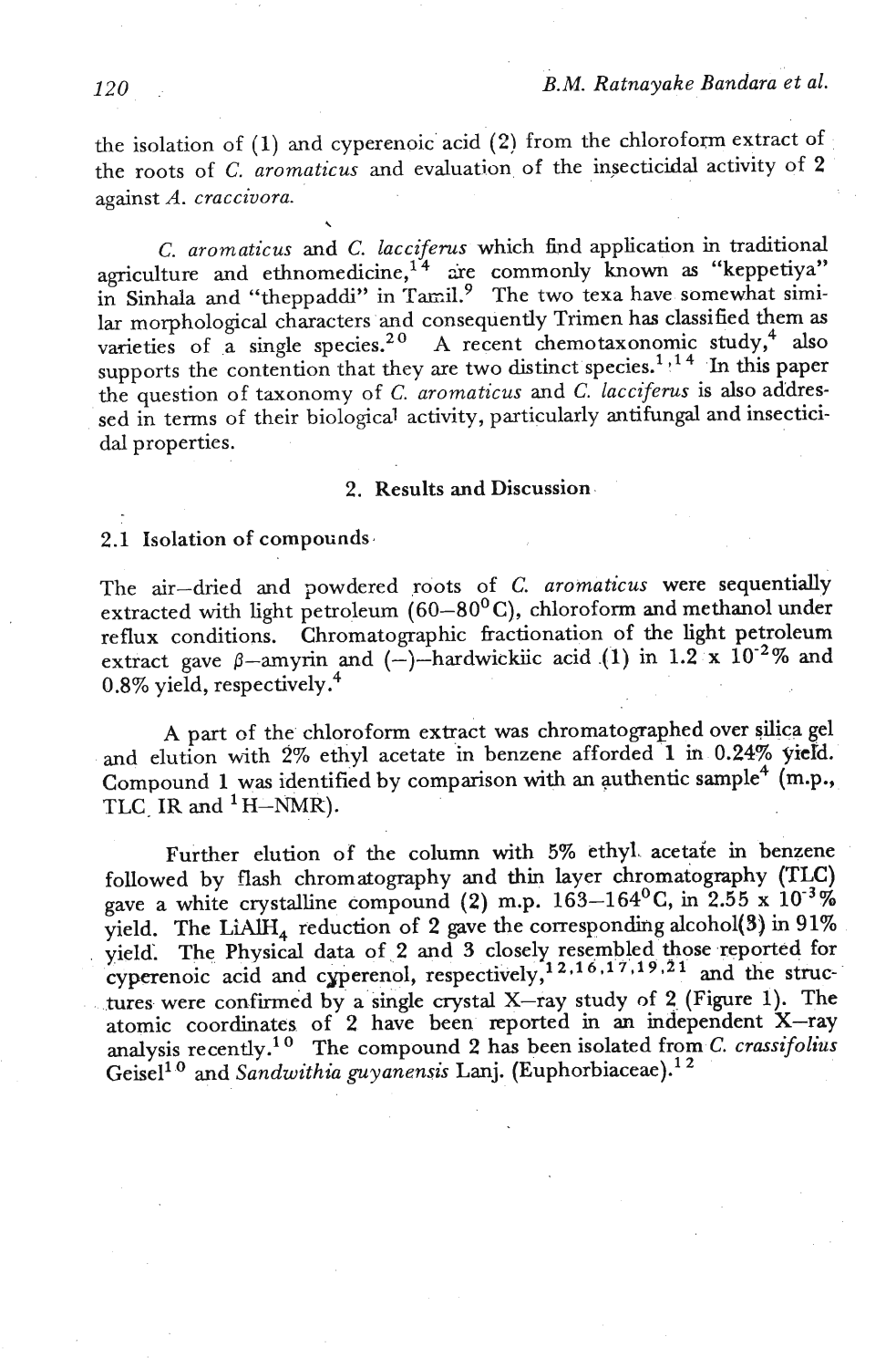*Cyperenoic acid and (-)-Hurdwickiic acid from C. aromaticus* 121



Figure 1. 'The X-ray perspective (ORTEP) diagram of cyperenoic acid (2).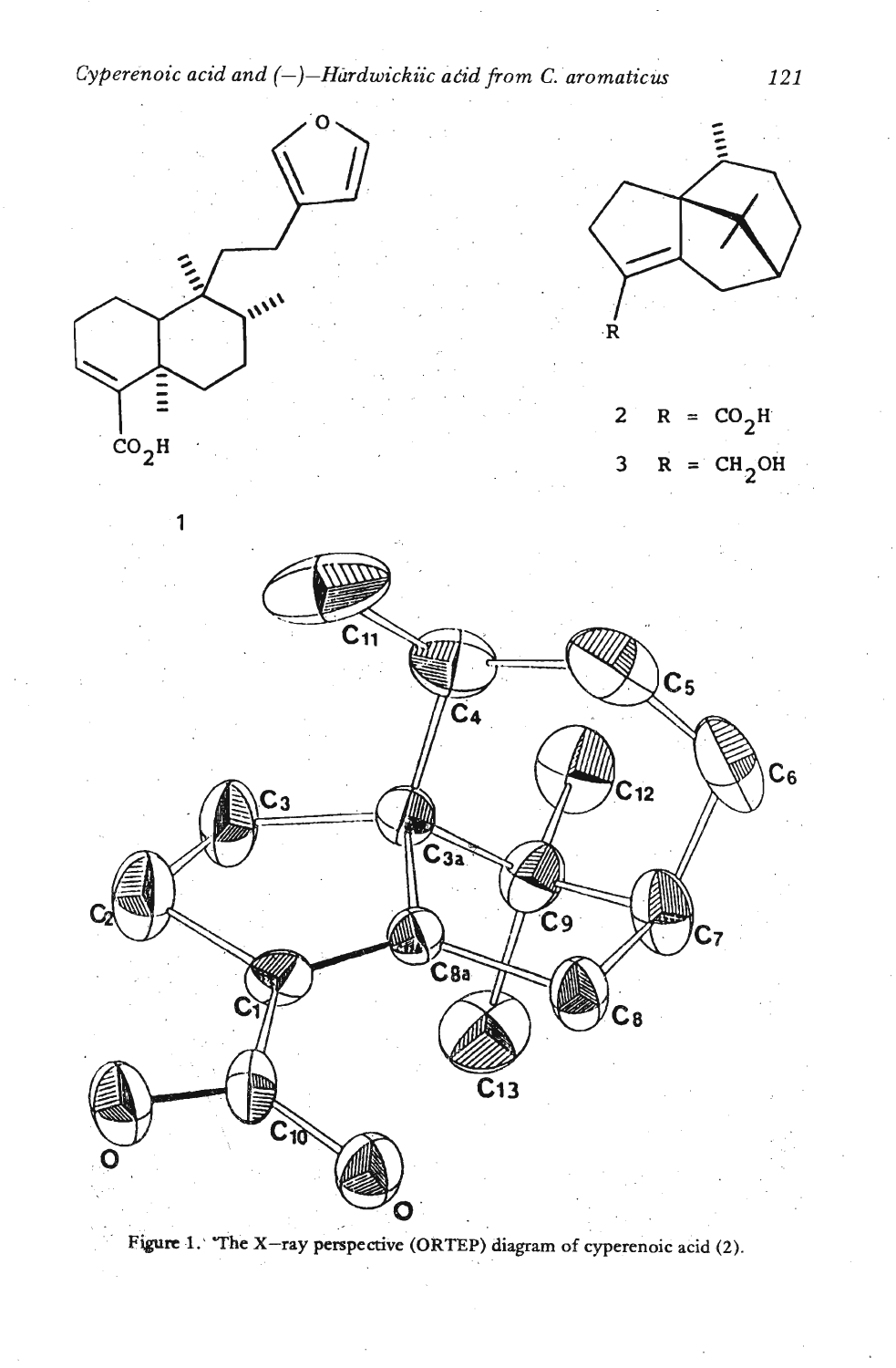# 2.2 Insecticidal properties of the compounds

The insecticidal activity of cyperenoic acid  $(2)$  and  $\beta$ -amyrin was examined. using the microapplicator method,<sup>11</sup> on aphids which had been reared on the leaves of *Vigna unguiculata* L. **(var.** *Bushitavo) in* the laboratory. The compound 2 and  $\beta$ -amyrin at a dose of  $0.5\mu$ g/insect caused 54% (P<0.05) and 39% mortality, respectively, in female aphids after 24 h.  $(-)$ -Hardwickiic acid (1) exhibited higher toxic effects  $(62\% \text{ mortality}, P < 0.005)$ towards aphids under identical conditions.<sup>5</sup>

2.3 Taxonomy of C. *aromaticus* and C. *lacciferus* in relation to their chemical constituents and biological properties

The steam distillate from the leaves of C. *lacciferus* recorded a much higher .yield than that fiomC. *aromaticus* (Table **1).** 

Table 1. Antifungal activity (against *Cladosporium cladosporioides*) and insecticidal **activity (against** *Aphis craccivora)* **of the kxtraitives. of** *Croton.aromsticus and C. lacciferus* 

| Plant and<br>Plant part<br>$(kg)^a$ | Extractive $(g)^b$ | Antifungal<br>activity <sup>c</sup><br>$R_f$ (CHCl <sub>3</sub> ) <sup>d</sup> | Insecticidal activity<br>(percentage mortality)<br>24 HAT | $48$ HAT        |
|-------------------------------------|--------------------|--------------------------------------------------------------------------------|-----------------------------------------------------------|-----------------|
| C. aromaticus                       |                    |                                                                                | 33                                                        | 788             |
| Roots (1.8)                         | petroleum (110)    |                                                                                |                                                           |                 |
|                                     | chloroform (33)    |                                                                                | 28                                                        | $72^g$          |
|                                     | methanol (55)      |                                                                                | 39                                                        | 51 <sup>g</sup> |
| Leaves $(1.8)$                      | steam distillate   | 0.2                                                                            | 29                                                        | 738             |
|                                     | (1.1)              | 0.4                                                                            |                                                           |                 |
|                                     |                    | 0.6                                                                            |                                                           |                 |
| C. lacciferus                       |                    |                                                                                |                                                           |                 |
| Roots (4.5)                         | petroleum (67)     |                                                                                | $85^{\mathrm{i}}$                                         | 89 <sup>h</sup> |
|                                     | choloroform (42)   | 0.4                                                                            | $42^{\frac{g}{2}}$                                        | 73 <sup>g</sup> |
|                                     | methanol (54)      |                                                                                | 07                                                        | 48              |
| Leaves $(2.85)$                     | steam distillate   | $-0.4$                                                                         | 05                                                        | 34              |
|                                     | (14)               | 0.6                                                                            |                                                           |                 |

<sup>a</sup>weight of the plant material in kg; <sup>b</sup>weight of the extractive in kg; <sup>c</sup>reference 5; <sup>d</sup>R<sub>f</sub> of the zone of inhibition on the TLC-bioassay plate; <sup>e</sup>reference 2; <sup>f</sup>hours after treatment;  $g \, p \, {\lt} \, 0.05;$   $\frac{h}{p} \, p \, {\lt} \, 0.01;$   $\frac{h}{p} \, {\lt} \, 0.001.$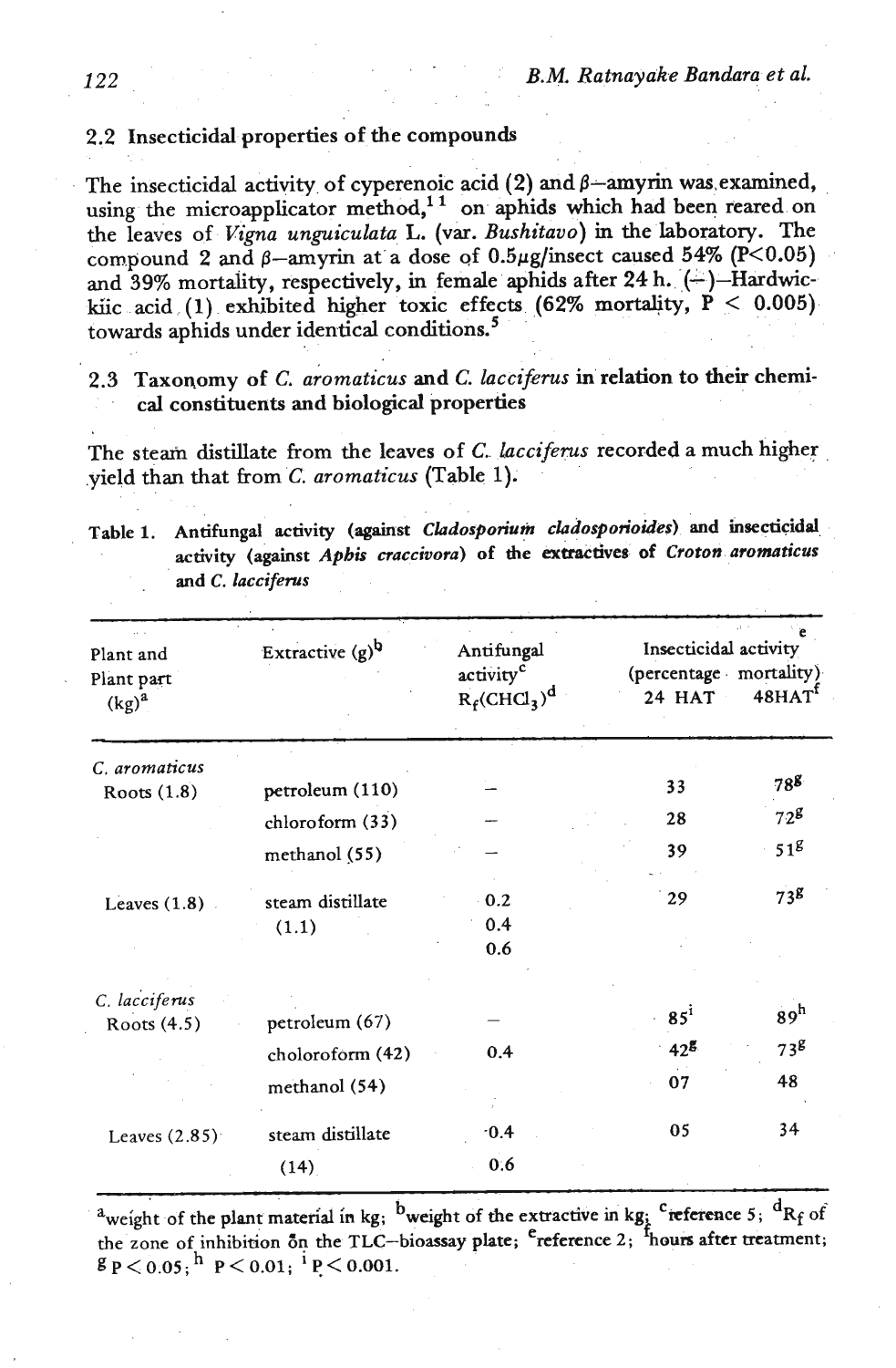## *Cyperenoic acid and (-)-Hardwickiic acid fiom C. aromaticus 123*

The composition of each distillate differed from one another significantly as evident from the GC-MS analysis of the leaf volatiles.<sup>6</sup> The roots of *C. lacciferus* afforded a range of kauranoids and oleananes<sup>2,7</sup> which were not detected in *C. aromaticus.*  $(-)$ -Hardwickiic acid (1) was isolated in excess of 1% yield from the dried roots of *C. aromaticus;* this is a high yield for a secondary metabolite from a plant source. In contrast, the compound 1 was almost non-existent in the root extracts of *C. lacciferus*.<sup>4</sup> The direct comparison by high performance liquid chromatography of leaf and root extracts which had been prepared under comparable conditions, further revealed that each plant has a distinct chemical composition.<sup>4</sup>

The antifungal activity of the leaf volatiles and the root extracts was examined against *Cladosporium cladosporioides<sup>3</sup>* using the TLC-bioassay technique.<sup>15</sup> The results are given in Table 1. The chloroform extract of the roots of *C. lacciferus* displayed a zone of inhibition in the *TLC-Clados*porium-bioassay plate, and the corresponding active compound was identified as 2,6-dimethoxybenzoquinone.<sup>3</sup> None of the root extracts of C. *aromaticus* showed antifungal activity. The zone of inhibition at  $R_f$ 0.2 observed for the leaf volatiles of *C. aromaticus* was absent in the case of *C. lacciferus.* 

The steam distillate of C. *aromaticus* caused higher toxic effects to aphids than that of *C. lacciferus* (Table 1). The petroleum extract of the roots of *C. lacciferus* displayed considerably high aphidicidal activity compared to that of *C. aromaticus*. It is also noted that the root extracts showed bioactivities, distinctive of each plant, a@inst the cowpea bruchid, *Callosobruchus chinensis* reared on *Vipa radiata* seeds *in* the laboratory.'

The observations made with respect to the chemical constitutions and bioactivities of the two taxa strongly support the contention that *C. aroma-*<br>*icus* and *C. lacciferus* be maintained as two distinct species.<sup>1,14</sup>

## **<sup>3</sup>**." **Experimental**

## 3.1 Preparation of plant extracts

Plant samples of C. *aromaticus* were collected near Dambulla and a voucher specimen has been deposited in the University herbarium. The crushed dried roots (4.3 kg) were sequentially and exhaustively extracted with light petroleum (b.p.  $60-80^{\circ}$ C), chloroform and methanol under reflux conditions. The removal of solvent on a rotavapor gave each extract as a brown semisolid; the yields are given in Table 1. The preparation of leaf volatiles of *C. aromaticus* and *C. lacciferus3* and root extracts of **C.** *lacciferus2* **p7** have been described previously.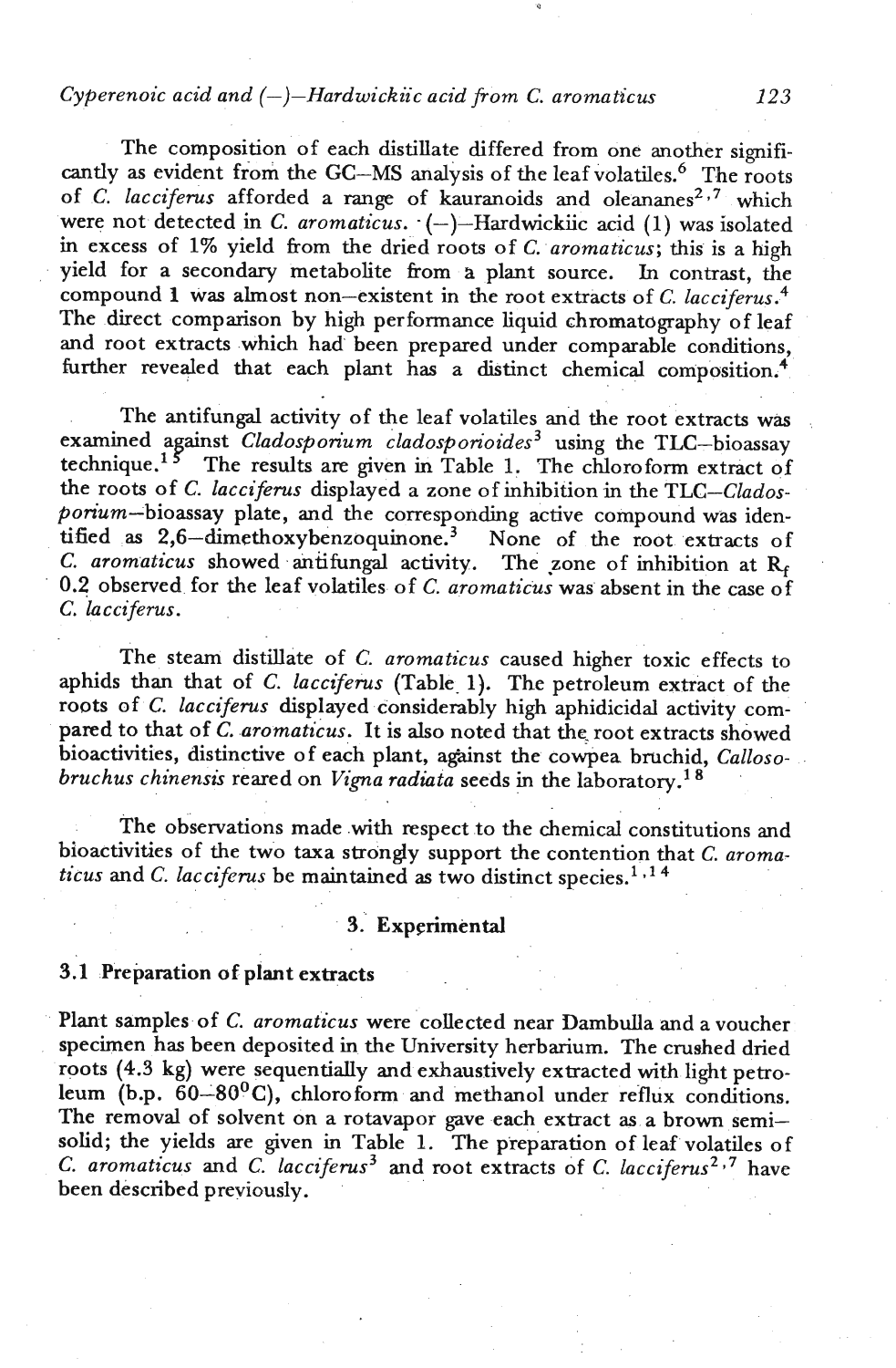# 3.2 Isolation of compounds from the root extract of **C.** *aromaticus*

A part (25 g) of the chloroform extract was chromatographed on a silica gel (mesh 70-230, 700 **g)** column. Elution of this column with 2% ethyl acetate in benzene afforded a white solid (7.8 g, 0.24%), m.p.  $103-104$ <sup>o</sup>C  $(n - \text{hexane})$ , (lit.<sup>4,5</sup> 103 - 104<sup>0</sup>C). This compound was identified as (-)--hardwickiic acid **(1)** by comparison with an authentic sample (m.p, TLC, IR, <sup>1</sup>H NMR). Further elution of the column with 5% ethyl acetate in benzene followed by medium pressure chromatography (40% CH<sub>2</sub>Cl<sub>2</sub> – petroleum) and TLC (0.5% MeOH-CH<sub>2</sub> Cl<sub>2</sub>) furnished a white crystalline  $\begin{align} \text{compound } \left( 83\ \text{mg,}\ 2.55\ \text{x\ } 10^{-3}\% \right),\ \text{m.p.}\ 162\!-\!164\text{}^{0}\text{C} \end{align} \begin{align} \text{Cl}_1\text{C} &\text{m.p.}\ \text{C} &\text{m.p.}\ \text{C} &\text{m.p.}\ \text{C} &\text{m.p.}\ \text{C} &\text{m.p.}\ \text{C} &\text{m.p.}\ \text{C} &\text{m.p.}\ \text{C} &\text{m.p.}\ \text{C} &\text{m.p.}\ \text{C} &\text{m.p.}\ \$ This compound was identified as cyperenoic acid (2) by comparison with reported spectral data  $16, 17, 19, 21$ , chemical conversions and X-ray analysis.

Medium pressure chromatography of the'petroleum extract over silica gel (TLC grade, Merck) with 25% CH<sub>2</sub>Cl<sub>2</sub> -petroleum gave  $\beta$ -amyrin and 1 as described previously.4

### 3.3 Reduction of cyperenoic acid  $(2)$  to cyperenol  $(3)$

To a solution of 2 (20 mg) in  $Et<sub>2</sub>O$ , LiAlH<sub>4</sub> (20 mg) was added portionwise and stirred at room temperature for 13 h. Usual work-up afforded a residue which was purified using TLC (60%  $CH_2Cl_2$ -petroleum) to obtain 3 as a white crystalline solid (1 mg, 91%), m.p.  $87-89^{6}$ C (n-hexane), lit.<sup>16</sup> 94<sup>0</sup>C;<br>[ $\alpha$ ]<sub>D</sub> -- 11.8<sup>0</sup> (CHCl<sub>3</sub>, c 0.9), (lit.<sup>16</sup>, -12.1<sup>0</sup>). The physical data of 3<br>closely resembled those reported for cyperenol previou

#### 3.4 Examination of insecticidal properties

The protocol used in the bioassay of plant extracts and pure compounds is described elsewhere.<sup>8</sup> Briefly, the cultures of *Aphis craccivora* were maintained in the laboratory on one-week old potted cowpea, *Vigna unguiculata*  (var. *Bushitavo*) at  $25-33^{\circ}$ C, 68-84% relative humidity and 12 h photoperiod. One-day old female aphids were used in all experiments. A solution (2000 ppm) of each pure compound was prepared by dissolving in acetone. **A** sample of each solution **(2.5pI,** 5 ppm) was directly introduced to aphids using a microapplicator,<sup>11</sup> and the mortality was counted after 24 h. Forty to fifty insects were used for each sample. The results were analysed by means of a  $\chi^2$  test. Compounds 1 and 2 and  $\beta$ -amyrin caused 62%  $(P < 0.05)$ , 54%  $(P < 0.05)$  and 39% mortality to aphids, respectively.

### Acknowledgements

The authors thank the Natural Resources, Energy and Science Authority of Sri Lanka for financial assistance, Professor S. Balasubramaniam Department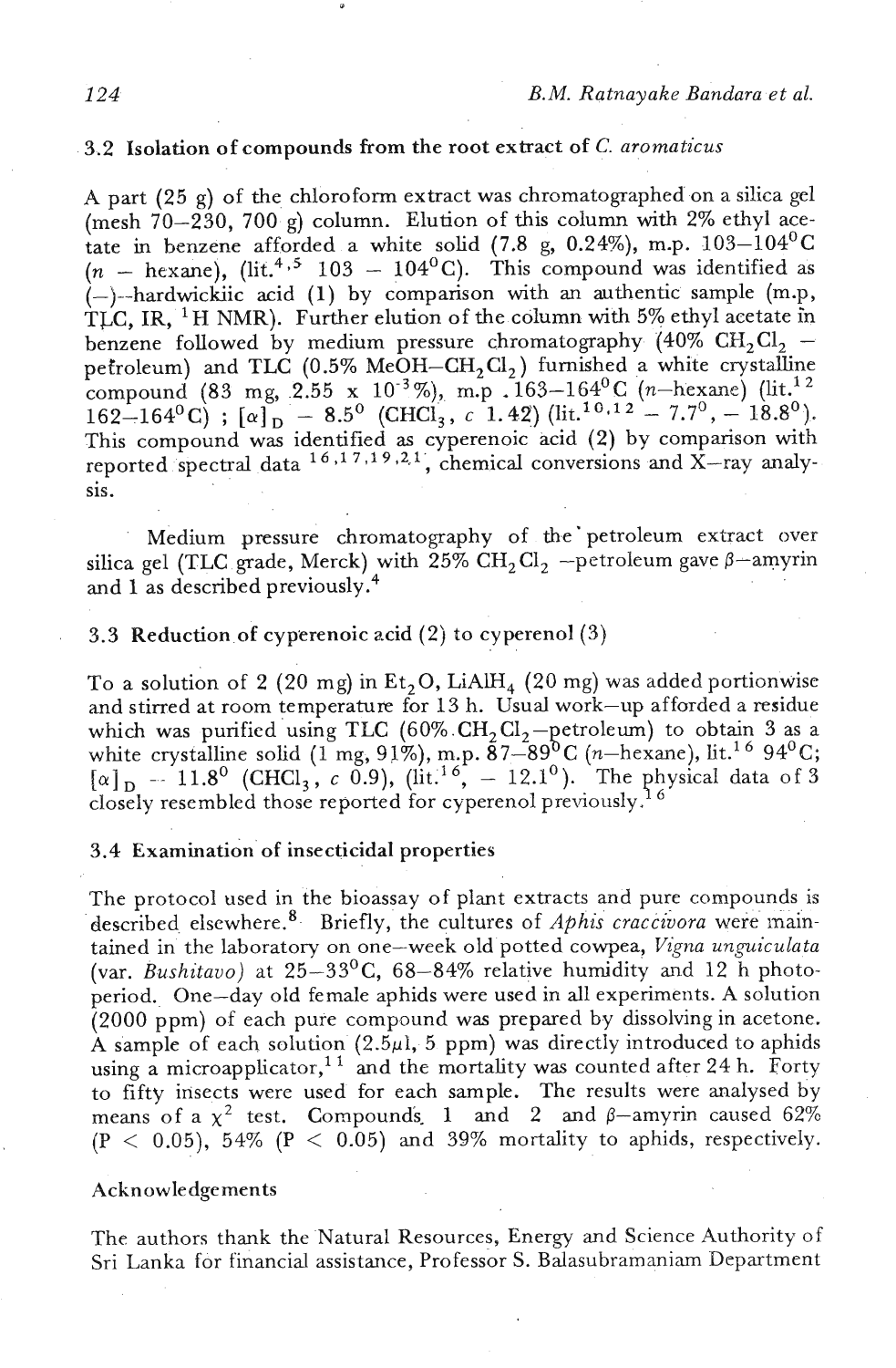*Cyperenoic acid and (-)-Hardwickiic acid fiom C. aromaticus 125* 

of Botany, University of Peradeniya - for identifying the plant material, Dr. J.K. MacLeod, Research school of Chemistry, Australian National University for providing mass spectral data, and Dr. G.P. Gunawardena, College of Pharmacy, University of Illinios U.S.A. for providing <sup>13</sup>C-NMR spectral data.

### References

- **<sup>1</sup>**ABEYWICKREMA, B.A. **(1959)** *Cey.* J. *Sci (Bio. Sci), 2* : **119.**
- **Z.,** BANDARA, B.M.R. & WIMALASIRI, W.R. **(1988)** *Phytochemisty,* 27 **r 225.**
- 3. BANDARA, B.M.R., WIMALASIRI, W.R., ADIKARAM, N.K.B. & BALASUBRAMANIAM,S. **(1986-87)** *Cey.* J. *Sci. (Bio. Sci.)* **19** & *20* : **12.**
- **4.** BANDARA, B.M.R., WIMALASIRI, W.R. & BALASUBRAMANIAM, S. **(1988)** J. *Natn. Sci. Coun. Sn' Lanka,* **<sup>16</sup>**: **87.**
- 5. BANDARA, B.M.R., WIMALASIRI, W.R. & BANDARA, K.A.N.P. (1987) Planta Medica, **575.**
- 6. BANDARA, B.M.R., WIMALASIRI, W.R., HUSSEIN, R. & REISCH, R., in preparation.
- 7. B~DARA, B.M.R., WIMALASIRI, W.R. & MACLEOD, **J.K. (1988)** *Phytocbemistry* **<sup>27</sup>**: **869.**
- BANDARA, K.A.N.P., BANDARA, B.M.R. & WIMALASIRI, W.R. (in preparation) 8.
- 9. BANDARANAYAKE, WM., SULTANBAWA, M.U.S., WEERASEKERA, S.C. & BALA-SUBRAMANIAM, S. **(1974)** *Sn' Lanka Forester,* **11** : **67.**
- 10. BOONYARATAVEJ, S., ROENGSUMRAN. S. BATES, R.B., ORTEGA, R.B. & PETSON, A. **(1988)** J. *Nut. Prod. 51* : **769.**
- HENRICHS, E.A., CHELLIAH, S., VALENCIA, S.L., ARCEO, M.B.A., FLABELLAR, L.T., 11. AQUINO, G.B. & PICKIN, S. **(1981)** Manual for Testing Insecticides on Rice, p. 13, Philippines, IRRI.
- JACOBS, H., LACHMANSING, S.S., RAMDAYAL, F., MCLEAN, S., PUZZOLI, F.V. & 12. REYNOLDS, W.F. **(1987)** J. *Nut. Prod. 50* : **835.**
- **13** JACOBSON, M. **(1975)** Insecticides from Plants. A review of the literature **1954-1971,**  Agriculture Handbook, No **.461,** p. **29,** Wa~hington DC ': Agriculture Research Service, USDA.
- **14.** JAYAWEERA, D.M.A. **(1980)** Medicinal **Plants** Used in Ceylon, Part 2, p. **197,** Colombo : **The** National Science Council of Sri Lanka.
- **15. KLARMAN,** W.L. & STANFORD, J.B. **(1968)** *Life Science* **<sup>7</sup>**: **1095.**
- **16.** NERALI, S.B. & CHAKRAVARTI, K.K. **(1967)** *Tetrahedron Lett.,* **2447.**
- **17. PAT'.** S.L. & SCHOOLERY, J.N. **(1982)** J. Magn. *Reson. 46:* **535.**
- **18.** , RANSINGHE, M.A.S:K., personal communication .